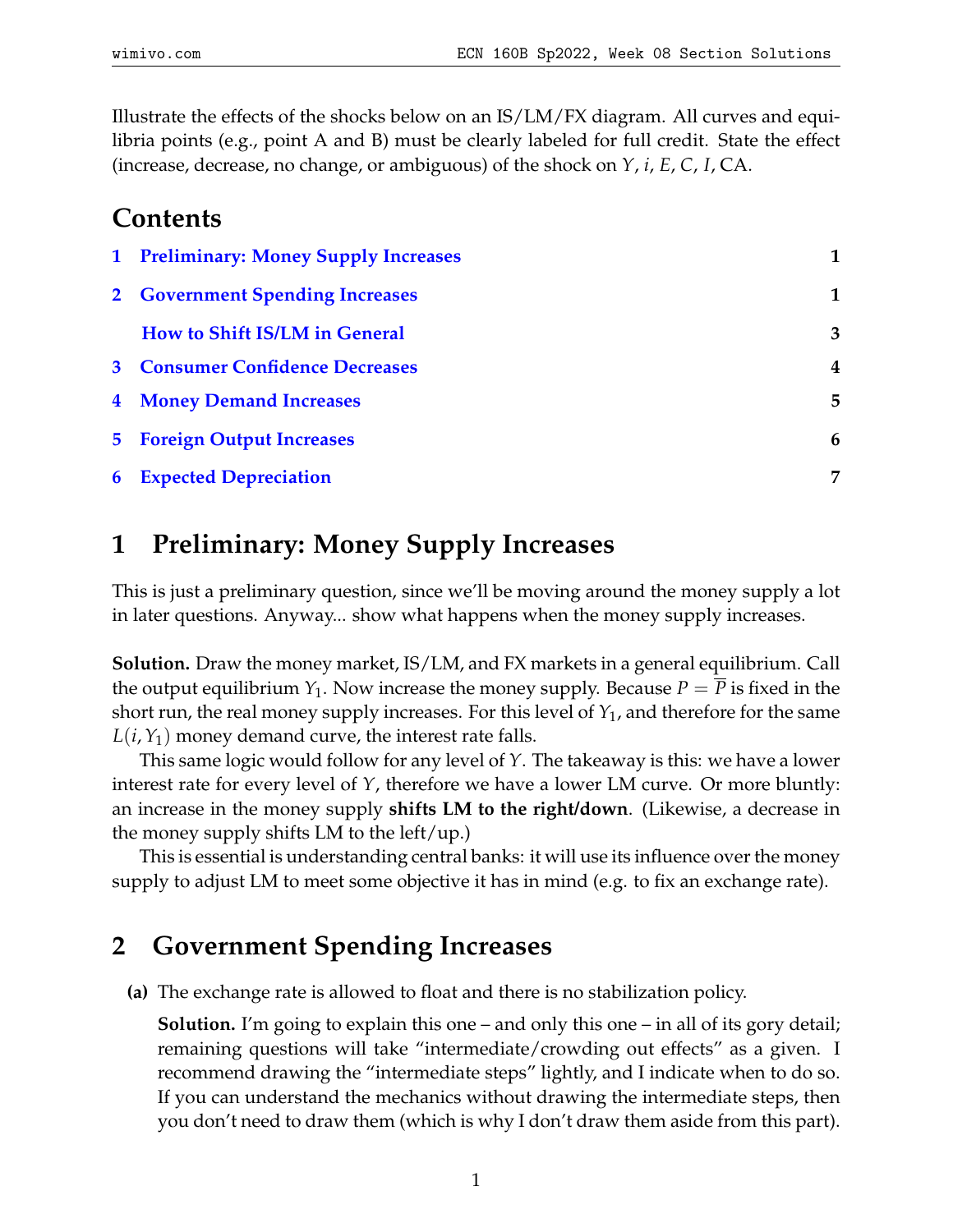First set up all four markets in equilibrium.

- The top graph should be  $D = C + I + G + CA$  and the 45 $\degree$  line. The intersection gives you the level of output where supply *Y* equals demand *D*. Call that *Y*1.
- The bottom-center graph should have the downward-sloping IS curve and upward-sloping LM curve intersecting at *Y*<sup>1</sup> and some equilibrium interest rate, call it *i*<sub>1</sub>.
- The bottom-left graph is the money market graph. Money demand *L*(*i*,*Y*) should intersect  $MS_1$  at  $i_1$ , so trace  $i_1$  over from the IS-LM graph.
- The bottom-right graph is the foreign return graph. So draw the downwardsloping FR curve. The equilibrium exchange rate  $E_1$  occurs where  $i_1$  intersects FR, so trace  $i_1$  over from the IS-LM graph again.

Now we're going to increase *G*.

- (Draw this lightly.) Shift the *D* curve up because  $D = C + I + G \uparrow + CA$ . Now it intersects the 45° line at a higher level of output. (This is the lighter grey line in the Canvas solution.)
- (Draw this lightly.) Because *Y* has increased, so has the demand for money balances, so  $L(i, Y)$  shifts to the right. This causes the interest rate to increase and the exchange rate to fall.
- But wait... when the interest rate increases, investment falls; and when the exchange rate decreases, exports will fall and imports will increase, so CA will fall... and therefore *D* shifts back down *partially.* (This is the blue line in the Canvas solution.) This is the **crowding out** effect.

(Draw this one.) We assume partial crowding out, which is why *D* doesn't go all the way back down to its initial position: there is still a modest increase in *D*, albeit by less than ∆*G*; and therefore an upward shift of *L*(*i*,*Y*). This gives us higher *Y*2, higher *i*2, and lower *E*<sup>2</sup> in equilibrium. This manifests as a **rightward shift of the IS curve**.

Synopsis: The initial shock was an upward movement of demand for goods and services, so IS shifts to the right; there is no change to LM because neither the money supply nor *L* change.<sup>[1](#page-1-0)</sup> *Y*, *C*, and *i* have increased; *I* and *E* have fallen.

Give special attention to CA. The increase in *Y* implies home country imports more, so that's downward pressure on CA. The fall in *E* implies that home exports fewer goods, which is also downward pressure on CA. Therefore CA unambiguously falls.

**(b)** The exchange rate is fixed and there is no stabilization policy.

**Solution.** Okay, let's do the concise versions now.

Start at a new initial equilibrium, as usual. Here's how I think about it, step by step.

<span id="page-1-0"></span><sup>&</sup>lt;sup>1</sup>Only the arguments of  $L(i, Y)$  change, but not the function *L* itself.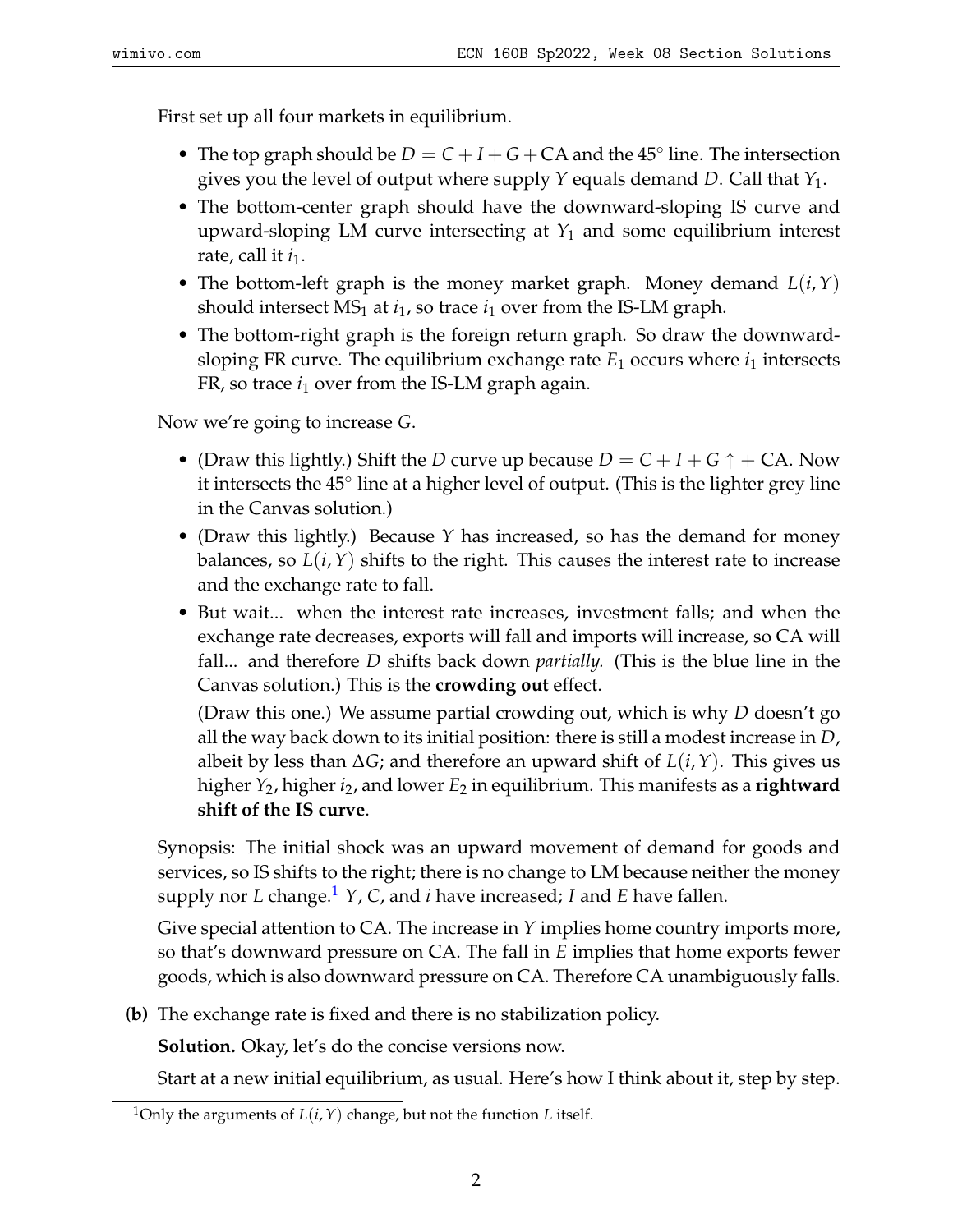- Is an increase in government spending a shock to the goods market, or to the money market? The goods market, so we're thinking IS curve.
- Does the increase in government spending suggest higher or lower *Y* in the goods market? Higher *Y*, so we're **shifting IS to the right**.
- Shifting IS to the right implies higher *Y* and higher *i*.
- Higher *i* implies lower *E*.
- But wait... *E* is supposed to be fixed. To get back to the original *E*, we have to get back to the original *i*. The central bank can achieve this by **shifting LM to the right** through an increase in the money supply.

*Y* and *C* increase even more, *i* is unchanged, *E* is unchanged, *I* is unchanged.

The increase in *Y* implies home country imports more, so that's downward pressure on CA; and that's the only thing affecting CA, so we conclude that CA falls.

- **(c)** The exchange rate is floating, the central bank uses monetary policy to stabilize *Y*. **Solution.** Start at a new initial equilibrium, as usual.
	- Is an increase in government spending a shock to the goods market, or to the money market? The goods market, so we're thinking IS curve.
	- Does the increase in government spending suggest higher or lower *Y* in the goods market? Higher *Y*, so we're **shifting IS to the right**.
	- Shifting IS to the right implies higher *Y* and higher *i*.
	- But wait... *Y* is supposed to be fixed. The central bank can achieve this by **shifting LM to the left** through a decrease in the money supply.

*Y* is unchanged, *i* is even higher, *E* is even lower, *C* is unchanged, *I* is even lower.

The appreciation of home currency suggests fewer exports, putting downward pressure on CA; and that's it. So CA is unambiguously lower.

# <span id="page-2-0"></span>**How to Shift IS/LM in General**

Here is a (hopefully) useful heuristic about how to shift: ask yourself 1) is it the goods market or the money market, and 2) is it expansionary or contractionary? Provided it's not due to a change in *i* or *Y* (which would imply movement along, rather than shift):

- Any shock in the goods market that increases demand is expansionary (increase in  $C + I + G + CA$ , so you shift IS to the right (i.e. in the direction of higher *Y*).
- Any shock in the goods market that decreases demand is contractionary (decrease in  $C + I + G + CA$ , so you shift IS to the left (i.e. in the direction of lower *Y*).
- Any shock in the money market that results in a lower interest rate is expansionary (increase in money supply, lower money demand), so you shift LM to the right.
- Any shock in the money market that results in a higher interest rate is contractionary (decrease in money supply, higher money demand), so you shift LM to the left.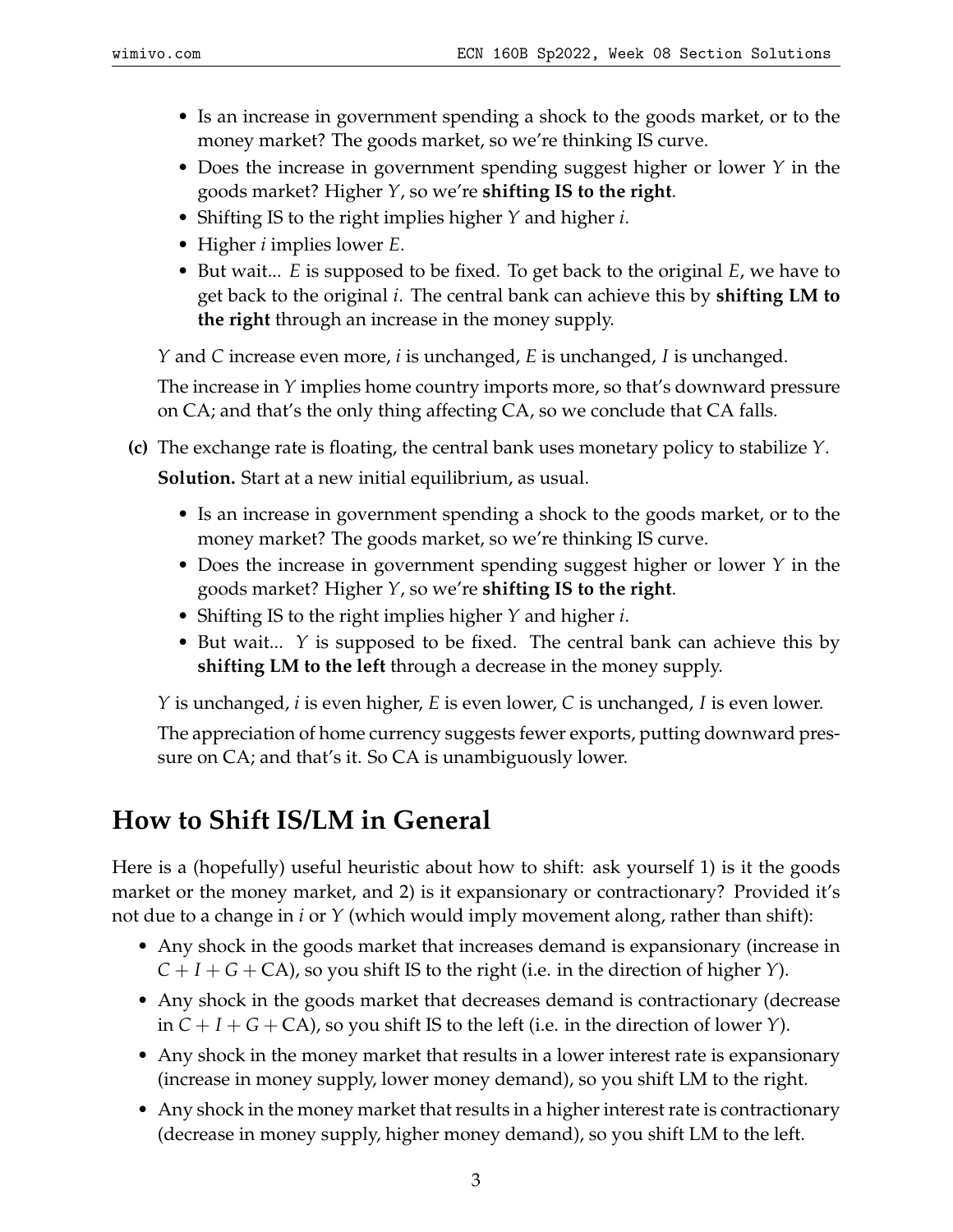### <span id="page-3-0"></span>**3 Consumer Confidence Decreases**

**(a)** The exchange rate is allowed to float and there is no stabilization policy.

**Solution.** Start at a new initial equilibrium, as usual.

When consumer confidence decreases, consumption decreases: the shock is *C* ↓. (Note that the decrease is unrelated to a change in *Y* or *i*.)

- Is an decrease in consumption a shock to the goods market, or to the money market? The goods market, so we're thinking IS curve.
- Does the decrease in consumption suggest higher or lower *Y* in the goods market? Lower *Y*, so we're **shifting IS to the left**.
- Shifting IS to the left implies lower *Y* and lower *i*.
- Lower *i* implies higher *E*, and therefore higher *I* and higher CA.

*Y*, *C*, and *i* have fallen; *I* and *E* increase.

The fall in *Y* suggests fewer imports, which puts upward pressure on CA; the increase in *E* suggests more exports, which also puts upward pressure on CA; so there is an unambiguous increase in CA.

**(b)** The exchange rate is fixed and there is no stabilization policy.

**Solution.** Start at a new initial equilibrium, as usual.

- Is an decrease in consumption a shock to the goods market, or to the money market? The goods market, so we're thinking IS curve.
- Does the decrease in consumption suggest higher or lower *Y* in the goods market? Lower *Y*, so we're **shifting IS to the left**.
- Shifting IS to the left implies lower *Y* and lower *i*.
- Lower *i* implies higher *E*.
- But wait... *E* is supposed to be fixed. To get back to the original *E*, we have to get back to the original *i*. The central bank can achieve this by **shifting LM to the left** through a decrease in the money supply.

*Y* and *C* decrease even more, *i* and *E* are unchanged, *I* is unchanged.

The fall in *Y* suggests fewer imports, which puts upward pressure on CA; and that's it, so we conclude that CA increases.

**(c)** The exchange rate is floating, the central bank uses monetary policy to stabilize *Y*.

**Solution.** Start at a new initial equilibrium, as usual.

- Is an decrease in consumption a shock to the goods market, or to the money market? The goods market, so we're thinking IS curve.
- Does the decrease in consumption suggest higher or lower *Y* in the goods market? Lower *Y*, so we're **shifting IS to the left**.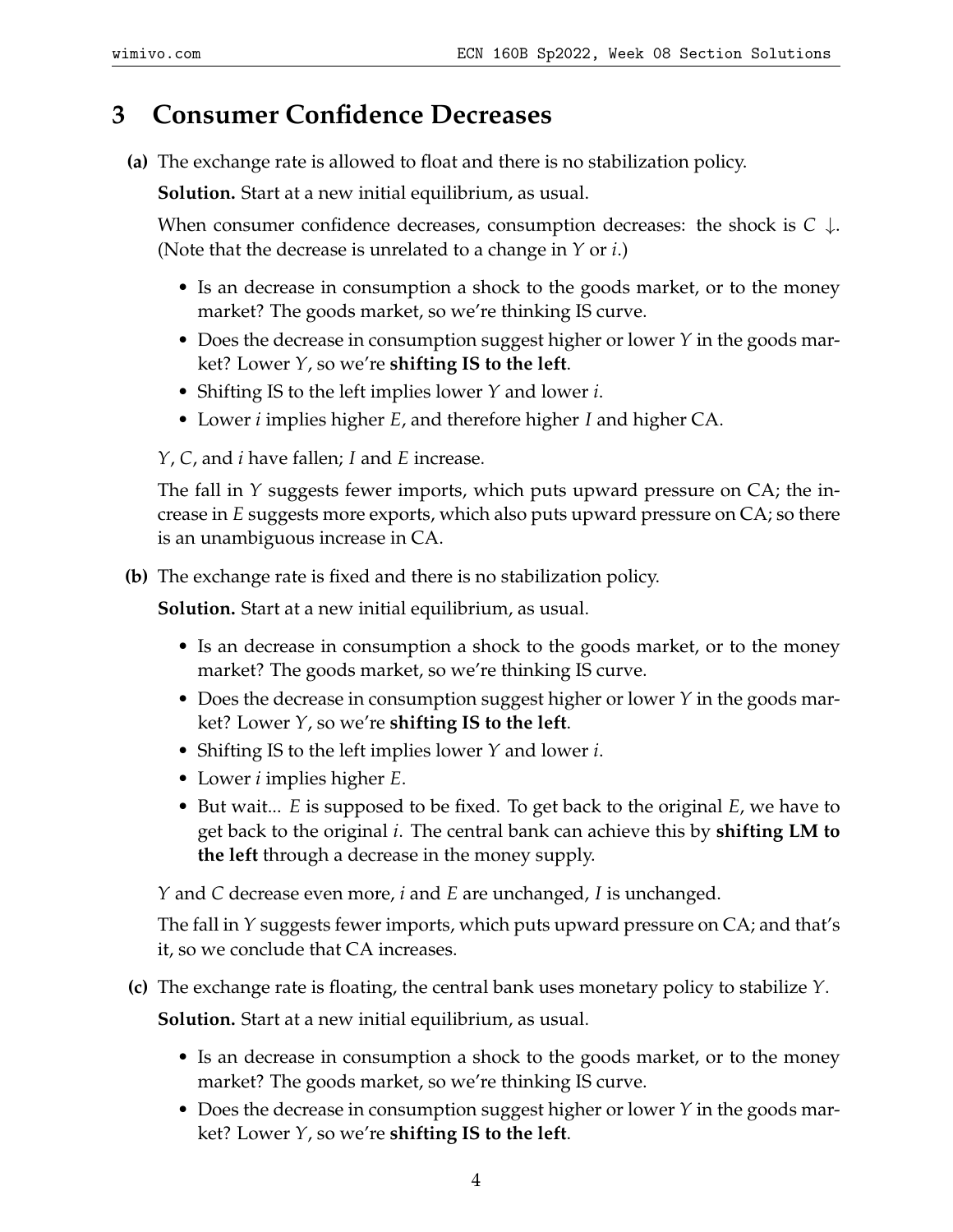- Shifting IS to the left implies lower *Y* and lower *i*.
- But wait... *Y* is supposed to be fixed. The central bank can achieve this by **shifting LM to the right** through an increase in the money supply.

*Y* is unchanged, *i* is even lower, *E* is even higher, *C* is unchanged, *I* is even higher.

The increase in *E* suggests more exports, which puts upward pressure on CA; and that's it, so CA is unambigiously higher.

## <span id="page-4-0"></span>**4 Money Demand Increases**

**(a)** The exchange rate is allowed to float and there is no stabilization policy.

**Solution.** Start at a new initial equilibrium, as usual.

- Is an increase in money demand a shock to the goods market, or to the money market? The money market, so we're thinking LM curve.
- Does the increase in money demand suggest higher or lower *i* in the money market? Higher *i*, so we're **shifting LM up**.
- Shifting LM up implies lower *Y* and higher *i*.
- Higher *i* implies lower *E*; so *I* and CA fall.

*Y* is lower, *i* is higher, *E* is lower, *C* is lower, *I* is lower.

The decrease in *Y* suggests fewer imports, which puts upward pressure on CA; the fall in *E* suggests fewer exports, which puts downward pressure on CA; so the overall change in CA seems ambiguous.

But look at  $Y = C + I + G + CA$ . *Y* decreases, so *C* decreases by MPC  $\times$  *Y*  $\lt$  *Y*, and *I* increases... so it must be that CA decreases in order to maintain the equality.

**(b)** The exchange rate is fixed and there is no stabilization policy.

**Solution.** Start at a new initial equilibrium, as usual.

- Is an increase in money demand a shock to the goods market, or to the money market? The money market, so we're thinking LM curve.
- Does the increase in money demand suggest higher or lower *i* in the money market? Higher *i*, so we're **shifting LM up**.
- Shifting LM up implies lower *Y* and higher *i*.
- Higher *i* implies lower *E*.
- But wait... *E* is supposed to be fixed. To get back to the original *E*, we have to get back to the original *i*. The central bank can achieve this by **shifting LM down** through an increase in the money supply.

In conclusion: LM moved up and then the central bank moved it back down. Nothing has really changed. Incroyable.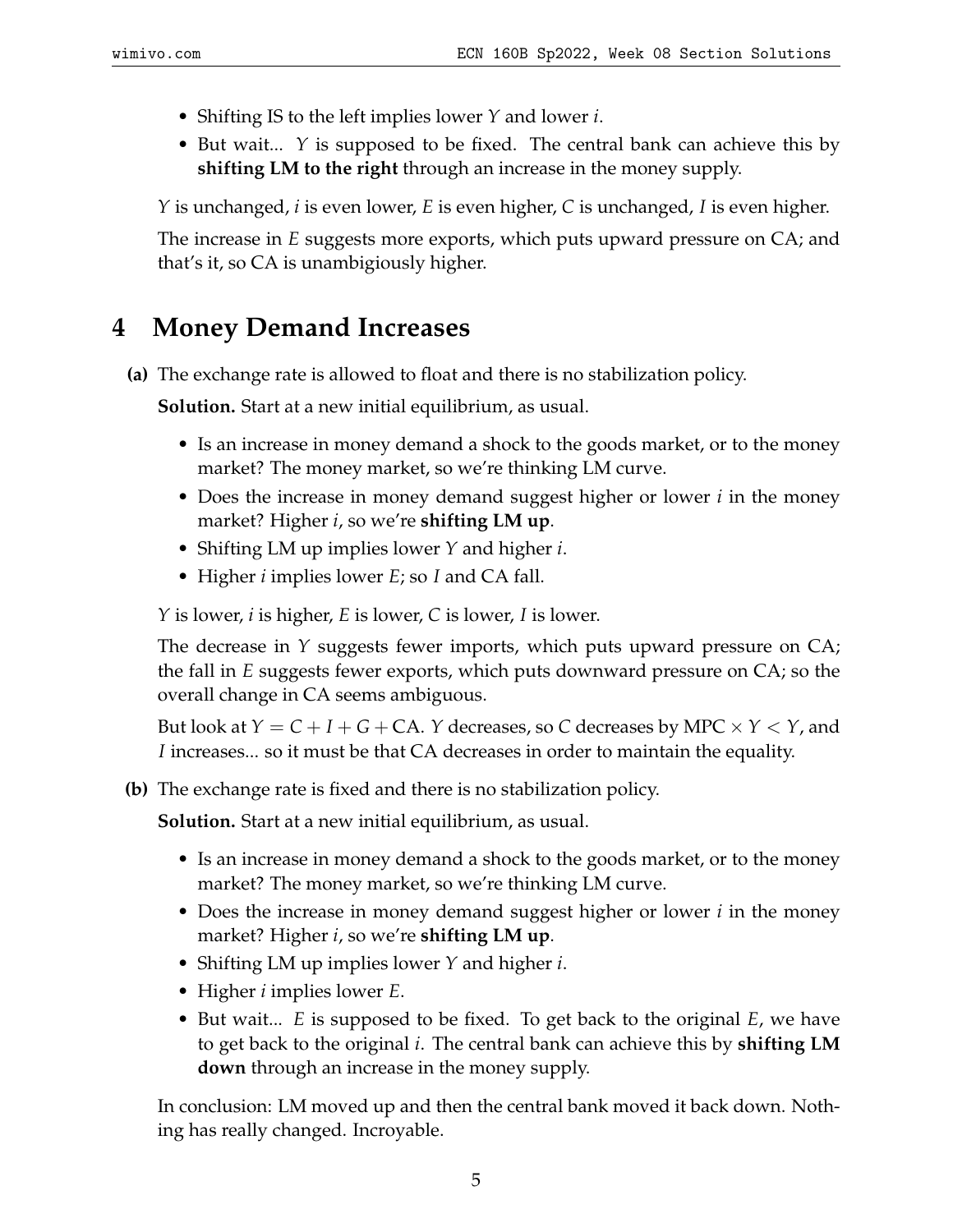**(c)** The exchange rate is floating, the central bank uses monetary policy to stabilize *Y*. **Solution.** The previous part also stabilizes *Y*, so no need for any extra analysis here.

## <span id="page-5-0"></span>**5 Foreign Output Increases**

**(a)** The exchange rate is allowed to float and there is no stabilization policy.

**Solution.** Start at a new initial equilibrium, as usual.

- Is an increase in foreign output a shock to the goods market, or to the money market? The goods market – foreign country demands more home country exports, specifically – so we're thinking IS curve.
- Does the increase in exports suggest higher or lower *Y* in the goods market? Higher *Y*, so we're **shifting IS to the right**.
- Shifting IS to the right implies higher *Y* and higher *i*.
- Higher *i* implies lower *E*; so *I* and CA fall.

*Y* is higher, *i* is higher, *E* is lower, *C* is higher, *I* is lower.

The increase in *Y* suggests an increase in imports, which puts downward pressure on CA; the fall in *E* suggests a decrease in exports, which puts downward pressure on CA; but the increase in Y<sup>\*</sup> suggests an increase in exports, which puts upward pressure on CA. Therefore the change in CA seems ambiguous.

But look at  $Y = C + I + G + CA$ . *Y* increases, so *C* increases by MPC  $\times$  *Y*  $\lt$  *Y*, and *I* falls... so it must be that CA increases in order to maintain the equality.

**(b)** The exchange rate is fixed and there is no stabilization policy.

**Solution.** Start at a new initial equilibrium, as usual.

- Is an increase in foreign output a shock to the goods market, or to the money market? The goods market – foreign country demands more home country exports, specifically – so we're thinking IS curve.
- Does the increase in exports suggest higher or lower *Y* in the goods market? Higher *Y*, so we're **shifting IS to the right**.
- Shifting IS to the right implies higher *Y* and higher *i*.
- Higher *i* implies lower *E*
- But wait... *E* is supposed to be fixed. To get back to the original *E*, we have to get back to the original *i*. The central bank can achieve this by **shifting LM to the right** through an increase in the money supply.

*Y* is even higher, *i* is unchanged, *E* is unchanged, *C* is even higher, *I* is unchanged.

The increase in *Y* suggests an increase in imports, which puts downward pressure on CA; but the increase in Y<sup>\*</sup> suggests an increase in exports, which puts upward pressure on CA. The change in CA again appears to be ambiguous.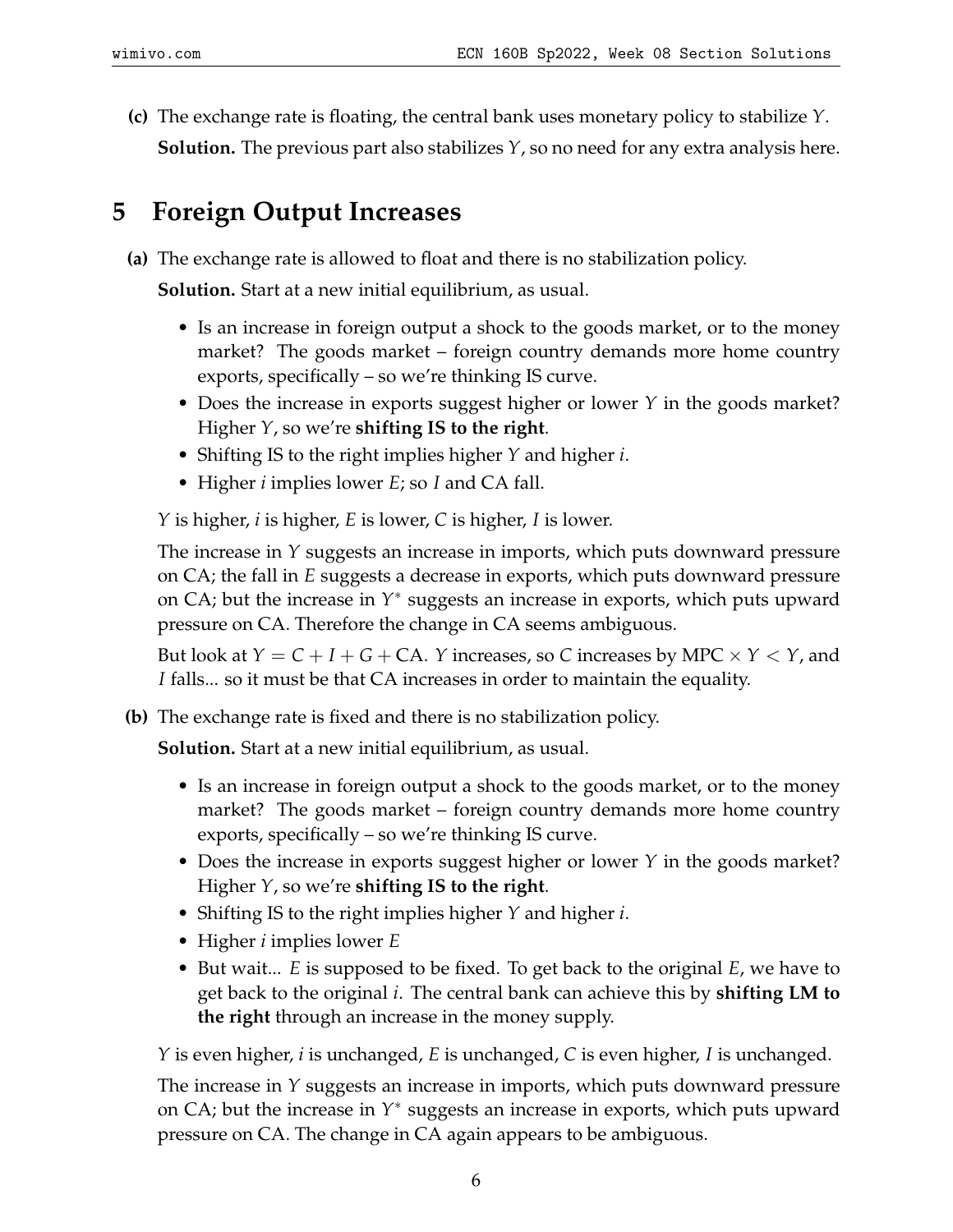But look at  $Y = C + I + G + CA$ . *Y* increases, so *C* increases by MPC  $\times$  *Y*  $\lt$  *Y*, and *I* falls... so it must be that CA increases in order to maintain the equality.

- **(c)** The exchange rate is floating, the central bank uses monetary policy to stabilize *Y*. **Solution.** Start at a new initial equilibrium, as usual.
	- Is an increase in foreign output a shock to the goods market, or to the money market? The goods market – foreign country demands more home country exports, specifically – so we're thinking IS curve.
	- Does the increase in exports suggest higher or lower *Y* in the goods market? Higher *Y*, so we're **shifting IS to the right**.
	- Shifting IS to the right implies higher *Y* and higher *i*.
	- But wait... *Y* is supposed to be fixed. The central bank can achieve this by **shifting LM to the left** through a decrease in the money supply.

*Y* unchanged, *i* is even higher, *E* is even lower, *C* is unchanged, *I* is even lower.

The fall in *E* suggests a decrease in exports, which puts downward pressure on CA; the increase in *Y* ∗ suggests an increase in exports, which puts upward pressure on CA; so it seems like the change in CA is ambiguous...

But look at  $Y = C + I + G + CA$ . *Y* increases, so *C* increases by MPC  $\times$  *Y*  $\lt$  *Y*, and *I* is unchanged... so it must be that CA increases in order to maintain the equality.

## <span id="page-6-0"></span>**6 Expected Depreciation**

**(a)** The exchange rate is allowed to float and there is no stabilization policy.

**Solution.** Start at a new initial equilibrium, as usual.

- Is an increase in expected depreciation a shock to the goods market, or to the money market? It shifts FR up, which implies depreciation now, and therefore an increase in exports. That's the goods market, so we're thinking IS curve.
- Does the increase in exports suggest higher or lower *Y* in the goods market? Higher *Y*, so we're **shifting IS to the right**. (Hint: make the shift in IS small relative to the shift in FR, or else things will get wacky.<sup>[2](#page-6-1)</sup>)
- Shifting IS to the right implies higher *Y* and higher *i*.
- Higher *i* but with higher FR implies higher *E*; so investment falls, CA increases.

*Y* is higher, *i* is higher, *E* is higher, *C* is higher, *I* is lower.

<span id="page-6-1"></span><sup>2</sup> If the shift in IS is larger than the shift in FR, then you'll end up with higher *Y*, higher *C*, higher *i*, lower *I*, and lower *E*. Higher *Y* and lower *E* both imply that CA will decrease. But if you look at  $Y = C + I + G + CA$ , you'll have *C* increase by MPC × *Y* < *Y* and *I* decrease, which means the equality can only be maintained with higher CA. Therefore we need CA to both *increase and decrease*, which obviously isn't possible, thereby illustrating that IS cannot move by more than FR.